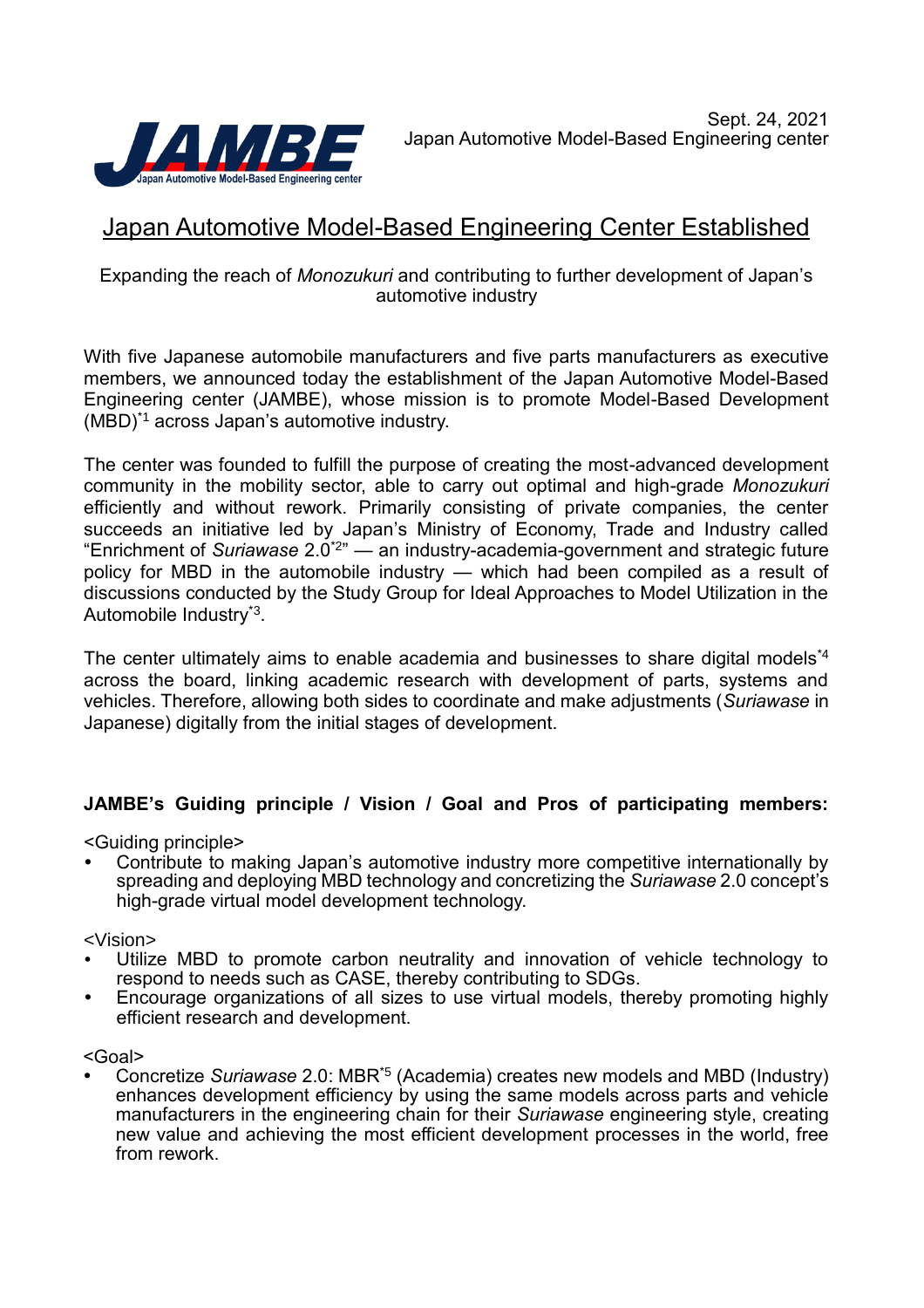<Pros of participating members>

- Members can expect profit expansion and future growth through enhancement and streamlining of their capabilities for research and development.
- Even comparatively small-sized company members can expect business expansion through a reduction in spending using manufacturing CAE (computer-aided engineering) or strengthened capabilities to make new business propositions.

### **Comment by Mitsuo Hitomi, chairperson of JAMBE's steering committee:**

"With five Japanese automobile manufacturers, five parts manufacturers and the Japan Automobile Research Institute (JARI) as secretariat, we have established JAMBE to disseminate model-based development across the automotive industry in Japan," said Mitsuo Hitomi, to commemorate the launch of the center, "Through JAMBE's initiatives, we will endeavor to make Japan's automobile industry more competitive globally, while also developing human resources who will take on future digital manufacturing. I hope many concerned parties, including universities, research institutions, tool vendors and engineering service providers, will relate to and take part in JAMBE, so we can all contribute to the further development of Japan's manufacturing."



Illustration of cooperation across industry, academia and government

## **Overview of Japan Automotive Model-Based Engineering center**

| Name:                              | Japan Automotive Model-Based Engineering center (JAMBE)<br>Business outline: Promotion of model-based development technologies, establishment of<br>structure of model distribution across business entities as well as |
|------------------------------------|-------------------------------------------------------------------------------------------------------------------------------------------------------------------------------------------------------------------------|
|                                    | between industry and academia                                                                                                                                                                                           |
|                                    | [Joint research business project of participating companies (members)<br>and Japan Automotive Research Institute JARI (secretariat)]                                                                                    |
| Chairperson of steering committee: |                                                                                                                                                                                                                         |
|                                    | Mitsuo Hitomi (Senior Innovation Fellow, Mazda Motor Corporation)                                                                                                                                                       |
| Operation cost:                    | Approximately 60 million yen per year                                                                                                                                                                                   |
| Established:                       | July 9, 2021                                                                                                                                                                                                            |